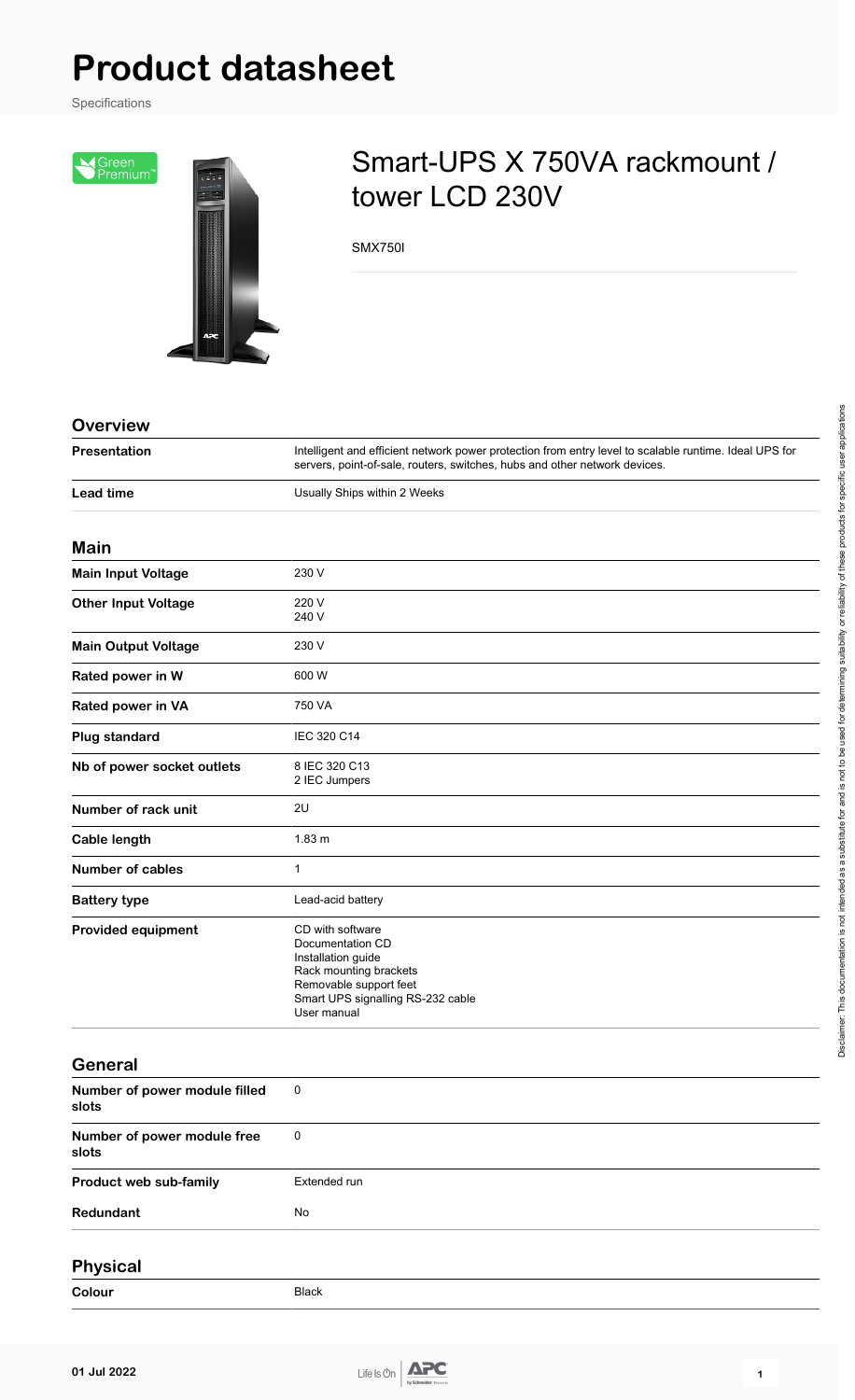| Height                     | 8.9 cm                |  |
|----------------------------|-----------------------|--|
| Width                      | 43.2 cm               |  |
| <b>Depth</b>               | 49 cm                 |  |
| Net weight                 | 22.05 kg              |  |
| <b>Mounting preference</b> | Lower                 |  |
| <b>Mounting mode</b>       | Rack-mounted with kit |  |
| Two post mountable         |                       |  |
| <b>USB compatible</b>      | No                    |  |
|                            |                       |  |

## **Input**

| Input voltage limits | 151302 V adjustable<br>160286 V  |
|----------------------|----------------------------------|
| Network frequency    | 50/60 Hz $+/-$ 3 Hz auto-sensing |

## **Output**

| <b>Harmonic distortion</b>                 | Less than 5 %                     |
|--------------------------------------------|-----------------------------------|
| Maximum configurable power in<br><b>VA</b> | 750 VA                            |
| Maximum configurable power in<br>W         | 600 W                             |
| <b>UPS type</b>                            | Line interactive                  |
| Wave type                                  | Sine wave                         |
| <b>Output frequency</b>                    | 50/60 Hz $+/-$ 3 Hz sync to mains |

#### **Conformance**

| <b>Product certifications</b> | CЕ<br><b>RCM</b><br><b>VDE</b><br><b>EAC</b> |  |
|-------------------------------|----------------------------------------------|--|
| <b>Standards</b>              | EN/IEC 62040-1<br>EN/IEC 62040-2             |  |

#### **Environmental**

| <b>Acoustic level</b>                    | 40 dBA           |
|------------------------------------------|------------------|
| <b>Heat dissipation</b>                  | 69 Btu/h         |
| <b>Operating altitude</b>                | $010000$ ft      |
| Ambient air temperature for<br>operation | 040 °C           |
| Ambient air temperature for<br>storage   | $-1545 °C$       |
| Storage altitude                         | $0.0015240.00$ m |
| <b>Relative humidity</b>                 | 095%             |
| <b>Storage Relative Humidity</b>         | 095%             |

| <b>Batteries &amp; Runtime</b> |     |  |
|--------------------------------|-----|--|
| <b>Extended runtime</b>        |     |  |
| Number of battery filled slots |     |  |
| Number of battery free slots   |     |  |
| <b>Battery recharge time</b>   | 3 h |  |